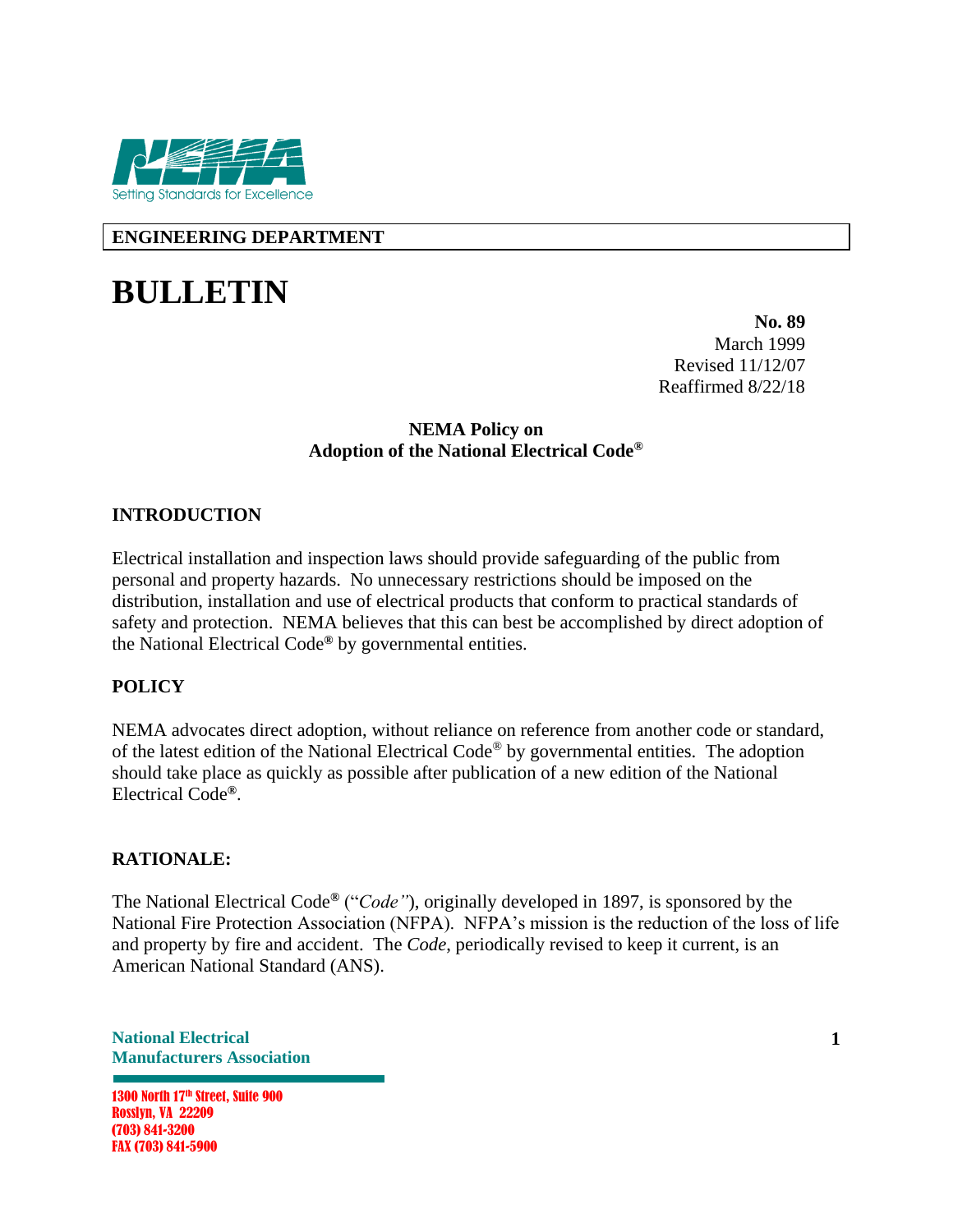Direct adoption of the *Code*, without modifications, by all governmental entities is encouraged. It is recognized, however, that some local governmental entities have an adoption process that allows for amendments to establish requirements they consider appropriate to address specific local conditions relating to safety, health or the environment. Where these processes exist, it is NEMA's position that the process be executed in an open and transparent manner that allows for input on both sides of a recommended amendment.

NEMA policy includes support for the direct adoption and enforcement of this *Code* by countries where electrical systems are compatible with North American practices. It is understood that this would involve direct adoption by a governmental entity at a National (provincial/state/local) level and would thus be open to adaptation to take into account possible regional differences. This process will allow countries to adopt electrical installation practices with a proven record and a long history of supporting safe electrical systems and products.

Questions regarding this policy may be directed to the Vice President of Operations of NEMA.

**National Electrical Manufacturers Association**

1300 North 17<sup>th</sup> Street, Suite 900 Rosslyn, VA 22209 (703) 841-3200 FAX (703) 841-5900